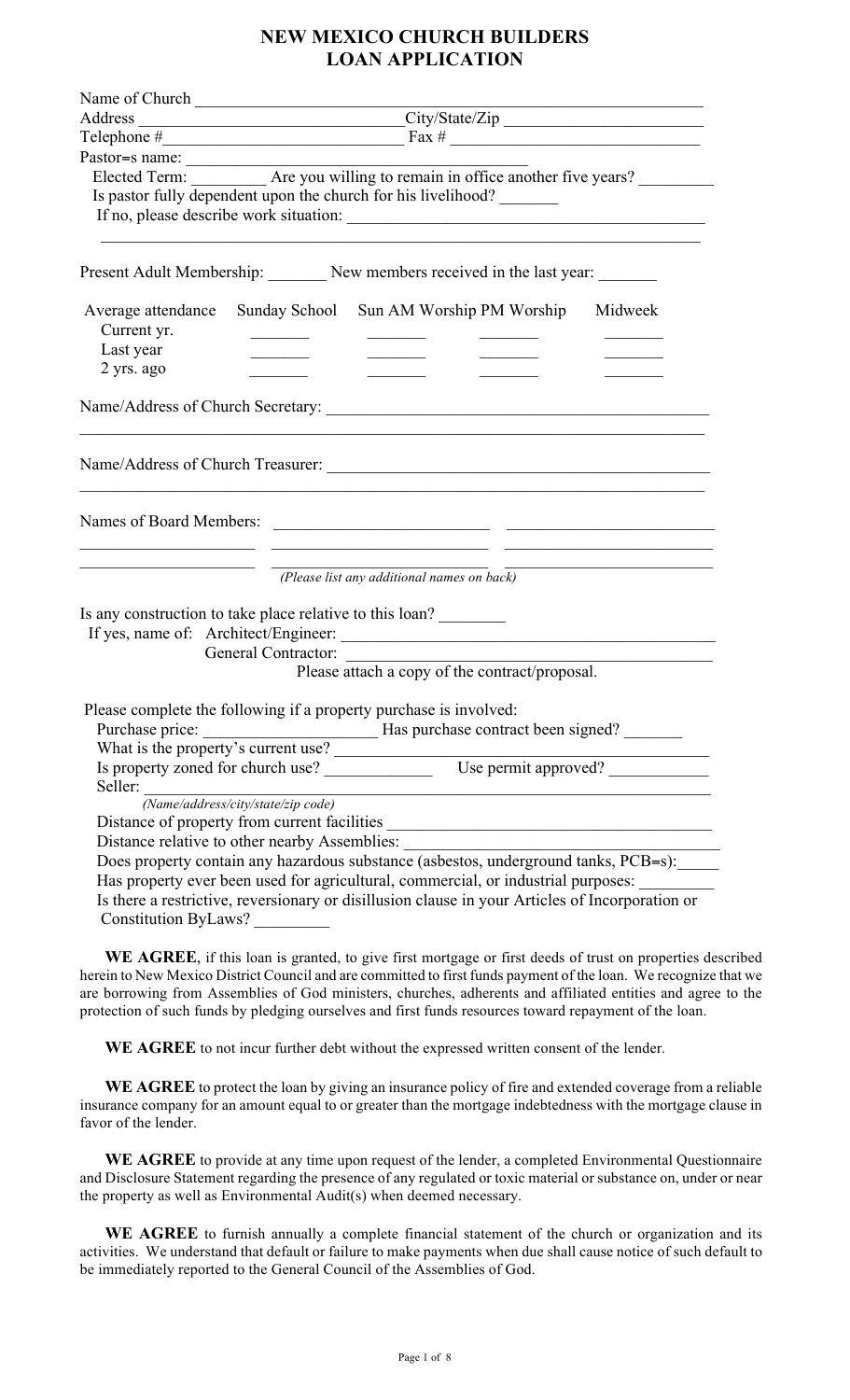**WE RECOGNIZE** that loans of the New Mexico District Council are restricted to Assemblies of God institutions and members, and therefore we represent that the undersigned applicant is affiliated with the Assemblies of God and will continue to be so during the term of this loan. In the event that the undersigned hall disaffiliates from the Assemblies of God during the term of the loan, we agree that the balance of any such loan, plus accrued interest, shall become immediately due and payable at the option of the lender.

 We the undersigned duly authorized representatives (officers) of the above named Assembly of God church make application to the New Mexico District Council, Assemblies of God, Inc., for a loan in the amount of  $\mathbb S$  .

Description or purpose of loan requested: \_\_\_\_\_\_\_\_\_\_\_\_\_\_\_\_\_\_\_\_\_\_\_\_\_\_\_\_\_\_\_\_\_\_\_\_\_\_\_\_\_\_\_\_\_

 Upon receipt of loan, final contract will be signed completing agreements between this Assembly and the New Mexico District Council.

 $\mathcal{L}_\mathcal{L} = \{ \mathcal{L}_\mathcal{L} = \{ \mathcal{L}_\mathcal{L} = \{ \mathcal{L}_\mathcal{L} = \{ \mathcal{L}_\mathcal{L} = \{ \mathcal{L}_\mathcal{L} = \{ \mathcal{L}_\mathcal{L} = \{ \mathcal{L}_\mathcal{L} = \{ \mathcal{L}_\mathcal{L} = \{ \mathcal{L}_\mathcal{L} = \{ \mathcal{L}_\mathcal{L} = \{ \mathcal{L}_\mathcal{L} = \{ \mathcal{L}_\mathcal{L} = \{ \mathcal{L}_\mathcal{L} = \{ \mathcal{L}_\mathcal{$ 

|                             |                    | <b>Signatures of Church Secretary and Church Board members or Trustees:</b>                                                                                                                                                    |
|-----------------------------|--------------------|--------------------------------------------------------------------------------------------------------------------------------------------------------------------------------------------------------------------------------|
|                             |                    | $\frac{1}{2}$ Phone $\frac{1}{2}$                                                                                                                                                                                              |
|                             |                    |                                                                                                                                                                                                                                |
|                             |                    | $\frac{1}{2}$ Phone $\frac{1}{2}$                                                                                                                                                                                              |
|                             |                    |                                                                                                                                                                                                                                |
|                             |                    | Phone #                                                                                                                                                                                                                        |
|                             |                    |                                                                                                                                                                                                                                |
|                             |                    | Phone #                                                                                                                                                                                                                        |
|                             |                    |                                                                                                                                                                                                                                |
|                             |                    | Phone #                                                                                                                                                                                                                        |
|                             |                    | Address and the contract of the contract of the contract of the contract of the contract of the contract of the contract of the contract of the contract of the contract of the contract of the contract of the contract of th |
|                             |                    | Phone $#$                                                                                                                                                                                                                      |
|                             |                    |                                                                                                                                                                                                                                |
|                             |                    | Phone #                                                                                                                                                                                                                        |
|                             |                    |                                                                                                                                                                                                                                |
|                             |                    | (Please list any additional names and addresses on the back side of this page)                                                                                                                                                 |
|                             |                    |                                                                                                                                                                                                                                |
|                             | <b>ENDORSEMENT</b> |                                                                                                                                                                                                                                |
| <b>SECTIONAL PRESBYTER:</b> |                    |                                                                                                                                                                                                                                |
|                             |                    | I hereby certify that I have examined the above described property and Loan Application and find                                                                                                                               |

Excellent Fair Poor location. Excellent Fair Poor condition. I believe that it is \_\_\_ is not \_\_\_ worth the investment. I further believe that to make monthly payments on the loan, the congregation is: well able \_\_\_ questionable \_\_\_ not able \_\_\_ to make monthly payments on the loan.

\_\_\_\_\_\_\_\_\_\_\_\_\_\_\_\_\_\_\_\_\_\_\_\_\_\_\_\_\_\_\_Presbyter \NMCB loan app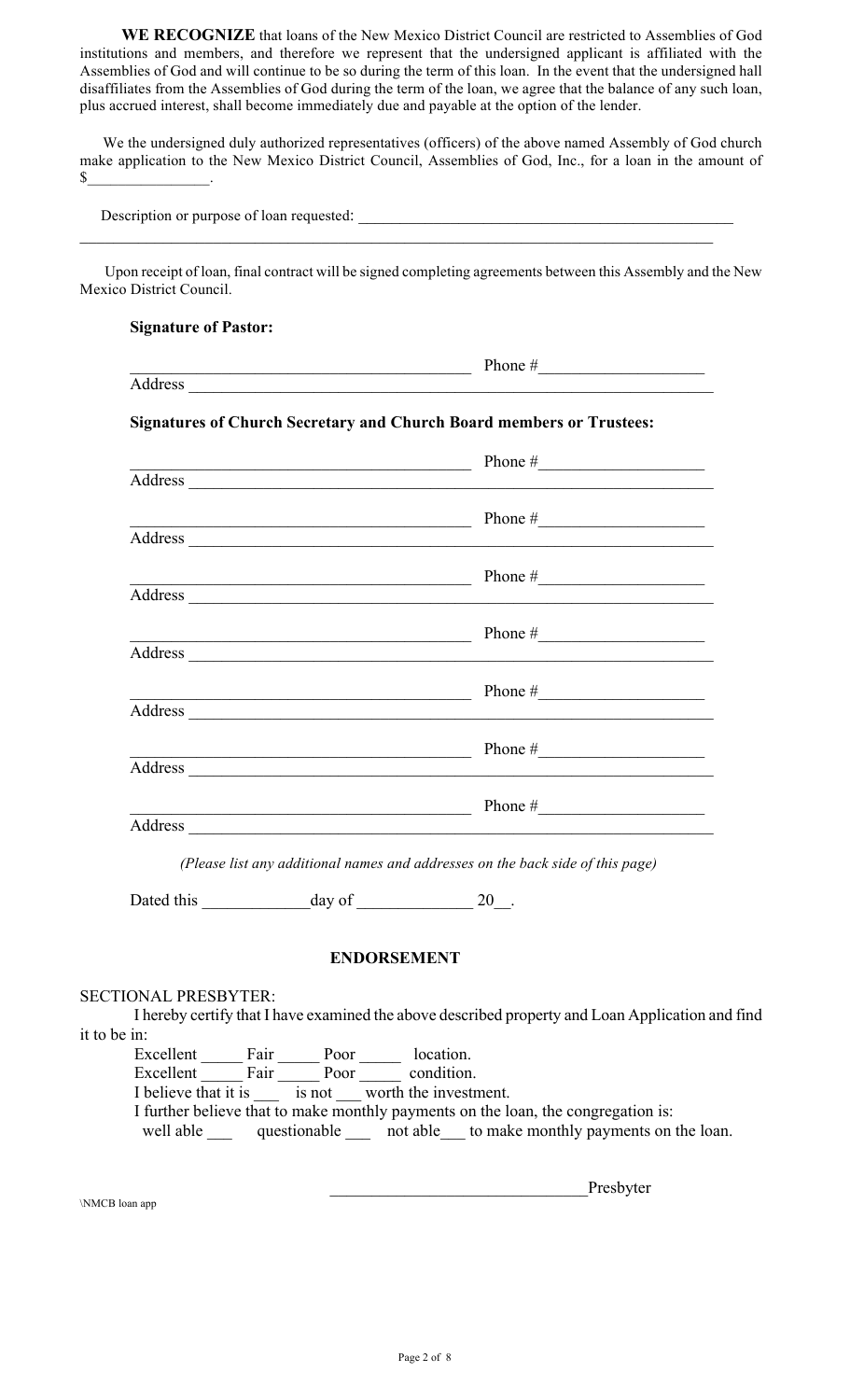## **NEW MEXICO CHURCH BUILDERS**

#### **Assemblies of God, Inc. 6640 Caminito Coors NW Albuquerque, NM 87120 (505) 899-5399**

APPLICATION CHECKLIST: Items marked X required to present application.

## Required Received

| $X \sim$     | 1. Completed Application                                                                                                              |
|--------------|---------------------------------------------------------------------------------------------------------------------------------------|
| X            | 2. Presbyters Recommendation.                                                                                                         |
|              | 3. Appraisal of the subject property(ies) by a certified appraiser or an adequate<br>market analysis at the discretion of the lender. |
| X            | 4. Photographs of property(ies) (color prints)                                                                                        |
| X            | 5. Copy of recorded Warranty Deed                                                                                                     |
|              | 6. Parcel map or survey of tract(s)                                                                                                   |
| X            | 7. Property insurance coverage certificate                                                                                            |
| X            | 8. Turn key bid/cost estimates of proposed improvements (form included)*                                                              |
| X            | 9. Copy of Turn Key bid marked to indicate volunteer/donated costs *                                                                  |
| X            | 10. Complete set of plans and specs *                                                                                                 |
| X            | 11. Current Year to Date Financial Statement using form provided accompanied by<br>3 years annual reports to members<br>last          |
| X            | 12. Congregational/Corporate resolution authorizing borrowing.                                                                        |
| X            | 13. Certificate/Articles of Incorporation                                                                                             |
| $\mathbf{X}$ | 14. Constitution and Bylaws                                                                                                           |
|              | 15. Lenders Title Insurance Policy (or equivalent)                                                                                    |
| X            | 16. Property Insurance (with mortgagee clause to lender)                                                                              |
| X            | 17. Builders Risk Insurance Certificate                                                                                               |

\*(Applicable only if construction)

MAIL *COMPLETED APPLICATION & REQUIRED ITEMS*:

New Mexico District Council Assemblies of God, Inc. 6640 Caminito Coors NW Albuquerque, NM 87120 Phone: (505) 899-5399 Fax: (505) 899-5859

NMCB Application 08/03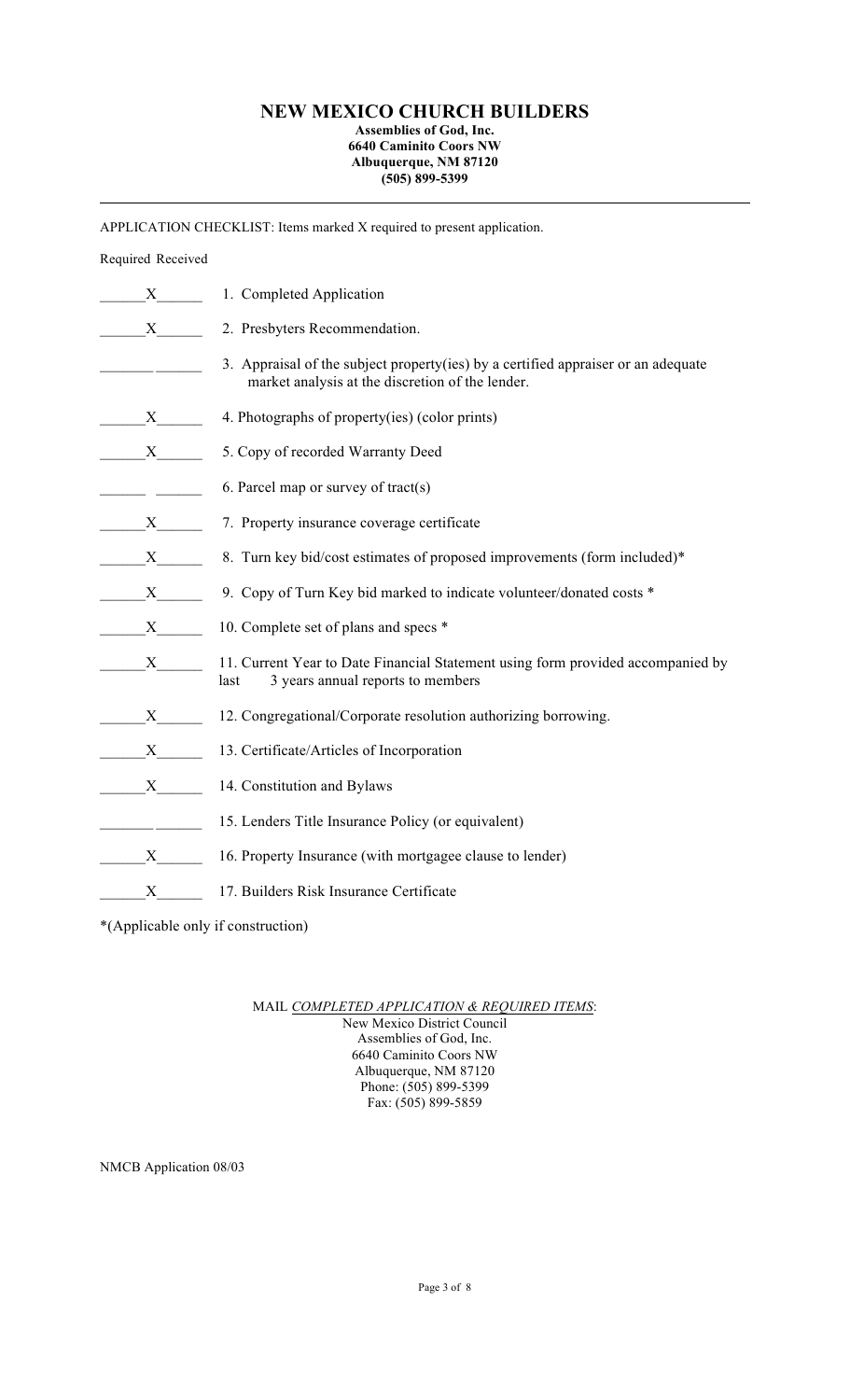### **NEW MEXICO CHURCH BUILDERS Assemblies of God, Inc**. **Cost Estimate Summary**

| Project Name:    |  |
|------------------|--|
| Location:        |  |
| Architect:       |  |
| <b>Bld Date:</b> |  |

|                                       |                      |                 | <b>BASE BID</b> |                               |                   |
|---------------------------------------|----------------------|-----------------|-----------------|-------------------------------|-------------------|
| <b>DESCRIPTION</b>                    | *SPEC<br><b>SECT</b> | <b>MATERIAL</b> | <b>LABOR</b>    | <b>SUB</b><br><b>CONTRACT</b> | <b>LINE TOTAL</b> |
| 1. General Conditions                 |                      |                 |                 |                               |                   |
| 2. Building Demolition                |                      |                 |                 |                               |                   |
| 3. Site Clearing                      |                      |                 |                 |                               |                   |
| 4. Mass Earthwork                     |                      |                 |                 |                               |                   |
| 5. Structural Excavation & Backfill   |                      |                 |                 |                               |                   |
| 6. Soil Poisoning                     |                      |                 |                 |                               |                   |
| 7. Asphalt Paving                     |                      |                 |                 |                               |                   |
| 8. Pavement Marking                   |                      |                 |                 |                               |                   |
| 9. Concrete Paving, Curbs, & Walks    |                      |                 |                 |                               |                   |
| 10. Site Utilities: Gas               |                      |                 |                 |                               |                   |
| 11. Site Utilities: Electric          |                      |                 |                 |                               |                   |
| 12. Site Utilities: Water             |                      |                 |                 |                               |                   |
| 13. Site Utilities: Sanitary Sewers   |                      |                 |                 |                               |                   |
| 14. Site Utilities: Storm Sewers      |                      |                 |                 |                               |                   |
| 15. Landscaping                       |                      |                 |                 |                               |                   |
| 16. Cast-in-Place Concrete & Resteel  |                      |                 |                 |                               |                   |
| 17. Unit Masonry                      |                      |                 |                 |                               |                   |
| 18. Steel Fabrications                |                      |                 |                 |                               |                   |
| 19. Rough Carpentry                   |                      |                 |                 |                               |                   |
| 20. Wood Trusses                      |                      |                 |                 |                               |                   |
| 21. Finish Carpentry & Casework       |                      |                 |                 |                               |                   |
| 22. Building Insulation               |                      |                 |                 |                               |                   |
| 23. Exterior Insulation Finish System |                      |                 |                 |                               |                   |
| 24. Gutters & Downspouts              |                      |                 |                 |                               |                   |
| 25. Architectural Shingle Roofing     |                      |                 |                 |                               |                   |
| 26. Preformed Metal Siding            |                      |                 |                 |                               |                   |
| 27. Prefinished Veneer Siding         |                      |                 |                 |                               |                   |
| 28. Caulking & Sealants               |                      |                 |                 |                               |                   |
| 29. Hollow Metal Doors & Frames       |                      |                 |                 |                               |                   |
| 30. Wood Doors                        |                      |                 |                 |                               |                   |
| 31. Access Doors                      |                      |                 |                 |                               |                   |
| 32. Aluminum Entrances & Storefronts  |                      |                 |                 |                               |                   |
| 33. Aluminum Windows                  |                      |                 |                 |                               |                   |
| 34. Clerestory Windows                |                      |                 |                 |                               |                   |
| 35. Pass-Thru Window                  |                      |                 |                 |                               |                   |
| 36. Finish Hardware                   |                      |                 |                 |                               |                   |

\*(Allow) Allowances, (%), (Vol) Volunteer Labor, (Donate) Donated Materials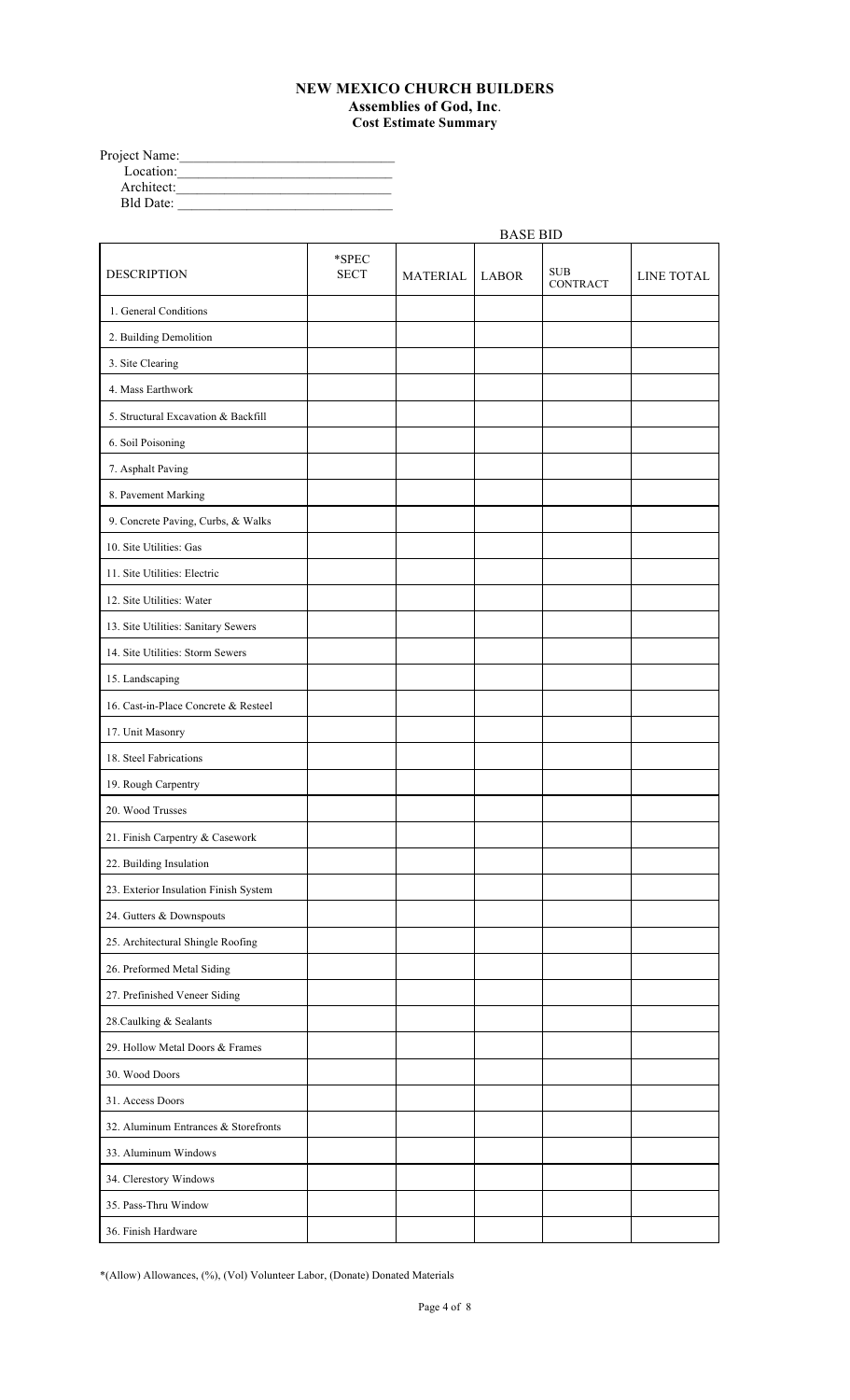### Page 1 of 2

#### **NEW MEXICO CHURCH BUILDERS Assemblies of God, Inc**. **Cost Estimate Summary**

|                                   |                      |                 |              | <b>BASE BID</b>               |            |
|-----------------------------------|----------------------|-----------------|--------------|-------------------------------|------------|
| <b>DESCRIPTION</b>                | *SPEC<br><b>SECT</b> | <b>MATERIAL</b> | <b>LABOR</b> | <b>SUB</b><br><b>CONTRACT</b> | LINE TOTAL |
| 37. Miscellaneous Glazing         |                      |                 |              |                               |            |
| 38. Unframed Mirrors              |                      |                 |              |                               |            |
| 39. Plaster Soffits               |                      |                 |              |                               |            |
| 40. Gypsum Wallboard Systems      |                      |                 |              |                               |            |
| 41. Tile Work                     |                      |                 |              |                               |            |
| 42. Acoustical Ceilings           |                      |                 |              |                               |            |
| 43. Acoustical Wall Treatment     |                      |                 |              |                               |            |
| 44. Resilient Flooring            |                      |                 |              |                               |            |
| 45. Carpet                        |                      |                 |              |                               |            |
| 46. Paint & Wall Coverings        |                      |                 |              |                               |            |
| 47. Chalkboards & Tackboards      |                      |                 |              |                               |            |
| 48. Toilet Partitions             |                      |                 |              |                               |            |
| 49. Louvers & Vents               |                      |                 |              |                               |            |
| 50. Flagpoles                     |                      |                 |              |                               |            |
| 51. Exterior Signage              |                      |                 |              |                               |            |
| 52. Interior Signage              |                      |                 |              |                               |            |
| 53. Fire Extinguishers & Cabinets |                      |                 |              |                               |            |
| 54. Folding Partitions            |                      |                 |              |                               |            |
| 55. Coat Rack W/Shelf             |                      |                 |              |                               |            |
| 56. Toilet Accessories            |                      |                 |              |                               |            |
| 57. Ecclesiastical Equipment      |                      |                 |              |                               |            |
| 58. Projection Screens            |                      |                 |              |                               |            |
| 59. Food Service Equipment        |                      |                 |              |                               |            |
| 60. Recreation Equipment          |                      |                 |              |                               |            |
| 61. Window Treatment              |                      |                 |              |                               |            |
| 62. Entry Mats                    |                      |                 |              |                               |            |
| 63. Office Furniture              |                      |                 |              |                               |            |
| 64. Plumbing                      |                      |                 |              |                               |            |
| 65. HVAC                          |                      |                 |              |                               |            |
| 66. Electrical                    |                      |                 |              |                               |            |
| 67. Sound System                  |                      |                 |              |                               |            |
| SUB TOTALS #1 totaled across      |                      |                 |              |                               |            |
| ADDED SALES TAX                   | $0.00\%$             | $\mathbb{S}$    |              |                               | \$         |
| SUB TOTALS #2 totaled across      |                      |                 |              |                               |            |
| CONTRACT CONTINGENCY              |                      |                 |              |                               |            |
| <b>BUILDERS RISK INSURANCE</b>    |                      |                 |              |                               |            |
| <b>PERMIT</b>                     |                      |                 |              |                               |            |
| SUB TOTALS #3 totaled across      |                      |                 |              |                               |            |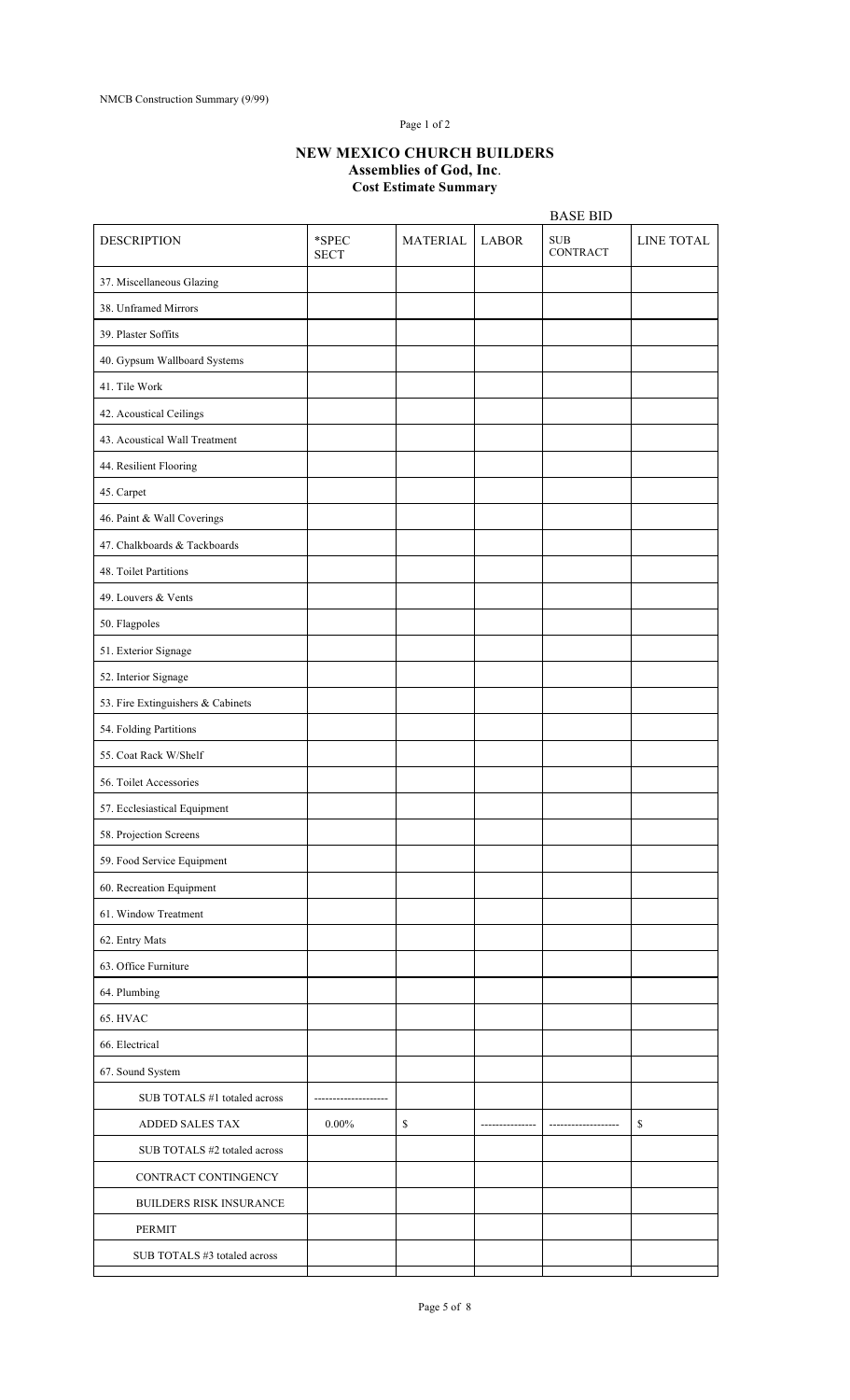| <b>DESCRIPTION</b>            | $*$ SPEC<br><b>SECT</b> | <b>MATERIAL</b> | <b>LABOR</b> | <b>SUB</b><br><b>CONTRACT</b> | LINE TOTAL |
|-------------------------------|-------------------------|-----------------|--------------|-------------------------------|------------|
| ARCHITECTURAL DESIGN FEE      |                         |                 |              |                               |            |
| <b>CIVIL DESIGN FEE</b>       |                         |                 |              |                               |            |
| FAW FEE (overhead $&$ profit) | $0.00\%$                |                 |              |                               |            |
| SUB TOTALS #4 totaled across  |                         |                 |              |                               |            |
| ADD BOND ON TOTAL BID         | $0.00\%$                | Is<br>bond      | required?    | $(yes/no)$ ?                  |            |
| TOTAL BID excluding bond      |                         |                 |              |                               |            |
|                               |                         |                 |              |                               |            |

\*(Allow) Allowances, (%), (Vol) Volunteer Labor, (Donate) Donated Materials

NMCB Construction Summary (9/99) Page 2 of 2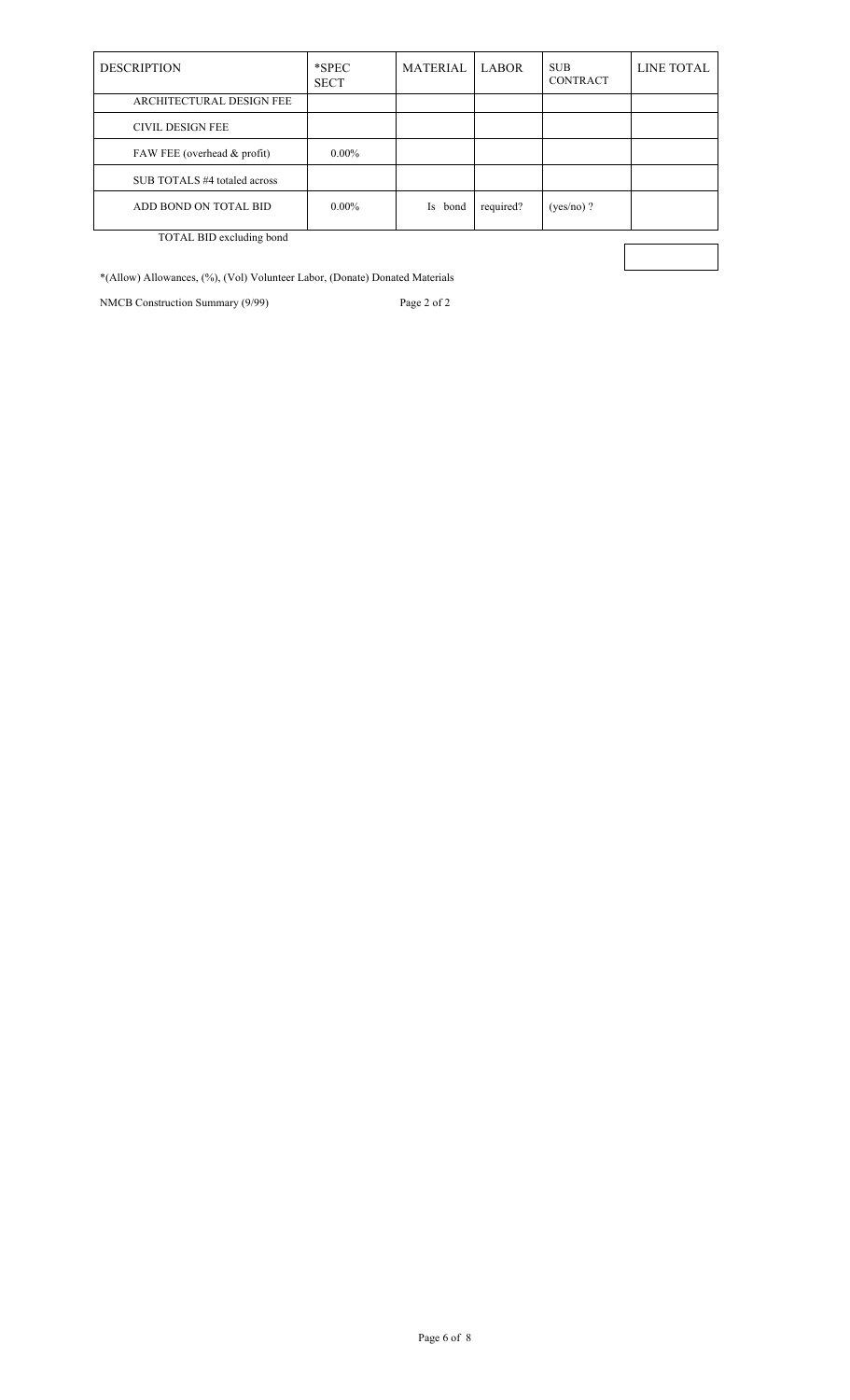| (Church name/city)                                                                                                                                                                                                                                                         |              |
|----------------------------------------------------------------------------------------------------------------------------------------------------------------------------------------------------------------------------------------------------------------------------|--------------|
| Financial Statement as of                                                                                                                                                                                                                                                  |              |
| <b>ASSETS</b>                                                                                                                                                                                                                                                              |              |
| <b>CURRENT ASSETS:</b><br>Cash in Bank or on hand:<br>Unrestricted<br>$\sim$<br>Departmental Funds<br>Restricted (Missions, etc.)                                                                                                                                          |              |
| Total:<br>$\int$                                                                                                                                                                                                                                                           |              |
| Other Current Assets: Bonds, etc.<br>Itemize<br>$\frac{\sqrt{2}}{2}$<br><u> 1989 - Johann John Stone, market fan it ferstjer fan it ferstjer fan it ferstjer fan it ferstjer fan it fers</u><br>the control of the control of the control of the control of the control of |              |
| TOTAL CURRENT ASSETS:                                                                                                                                                                                                                                                      | \$           |
| <b>FIXED ASSETS:</b><br>$\sim$<br>Real Estate & Buildings<br>Description:<br><u> 1989 - Johann John Stein, market fan it ferskearre fan it ferskearre fan it ferskearre fan it ferskearre fan i</u>                                                                        |              |
| the control of the control of the control of the control of the control of the control of<br>Vehicles (List)<br><u> 1980 - Johann Barbara, martxa alemani</u>                                                                                                              |              |
| Equipment, etc. (Depreciated value)<br>Other Assets (Itemize)<br><u> 1989 - Jan James James James James James James James James James James James James James James James James J</u>                                                                                      |              |
| the control of the control of the control of the control of the control of<br><b>TOTAL FIXED ASSETS</b>                                                                                                                                                                    |              |
| <b>TOTAL ASSETS</b>                                                                                                                                                                                                                                                        | $\mathbb{S}$ |
| <b>LIABILITIES</b>                                                                                                                                                                                                                                                         |              |
| CURRENT LIABILITIES (Payable within one year or less)                                                                                                                                                                                                                      |              |
| $\sim$<br><b>Accounts Payable</b>                                                                                                                                                                                                                                          |              |
| Notes payable (short term)                                                                                                                                                                                                                                                 |              |
| <u> 1989 - Johann John Stone, mars eta biztanleria (h. 1989).</u><br><u> 1989 - Johann John Stein, mars an deus Amerikaansk kommunister (</u>                                                                                                                              |              |
| Other current liabilities:<br>the control of the control of the                                                                                                                                                                                                            |              |
| <u> 1989 - Andrea State Barbara, amerikan per</u>                                                                                                                                                                                                                          |              |